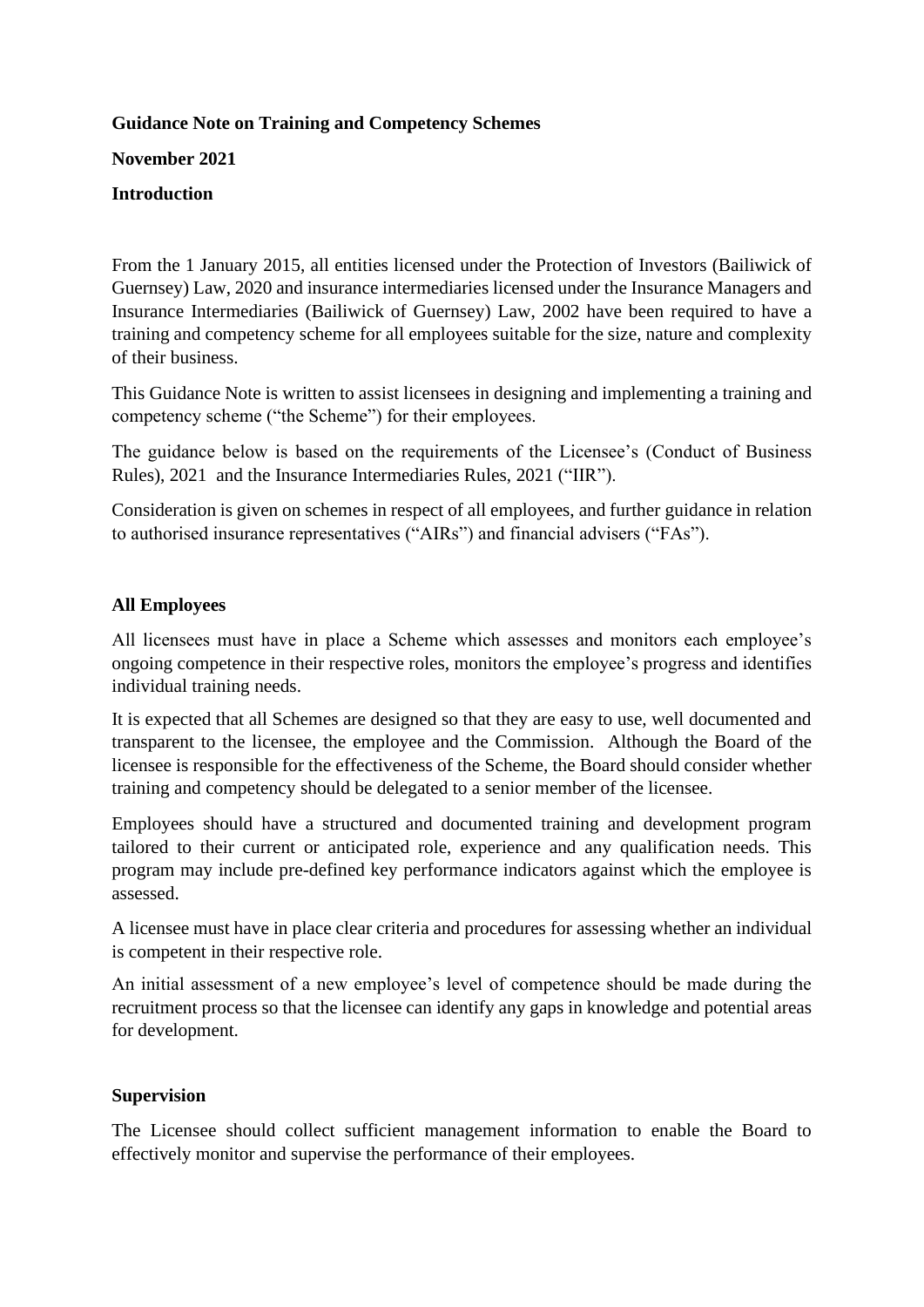Licensees should ensure that those supervising employees have the necessary coaching and assessment skills and the appropriate technical knowledge and experience to act as a competent supervisor.

The level of supervision required should reflect the level of competence of the employee. In other words, the Commission would expect a new employee to be closely supervised whilst those who are deemed competent through qualifications and/or experience will require less frequent monitoring.

### **Authorised Insurance Representatives**

A licensee may not authorise an employee as an AIR until the licensee has deemed them competent to perform that role and any applicable minimum qualification criteria as published by the Commission have been met.

There should be an ongoing and documented assessment of an AIR's competency, which may include observed client meetings, one to one meetings and ad-hoc file reviews.

The Commission would not expect to see an employee appointed as an AIR immediately on commencing employment as this would not appear to provide sufficient time for a licensee to make a proper assessment of the employee's competence.

### **Continuing Professional Development for AIRs**

There is no formal requirement under IIR for general insurance AIRs to carry out continuing professional development ("CPD"). It is however expected that they will maintain a log of training carried out which is reviewed at least annually to identify any knowledge gaps and to assist in assessing their ongoing competence.

AIRs advising on long term pure protection products are required to hold a professional qualification to a minimum standard as determined by the Commission and published on its website, currently the CII Certificate in Financial Services, or an acceptable equivalent. .

The CII have their own CPD requirements in order for a member to maintain their designation.

The Commission would expect an AIR to maintain their professional body membership and designation at all times.

# **Financial Advisers**

A licensee may not authorise an employee as an FA until the licensee has deemed them competent to perform that role and the qualification criteria as published by the Commission have been met.

The Commission would not expect to see an employee appointed as an FA immediately on commencing employment as this would not appear to provide sufficient time for a licensee to make a proper assessment of the employee's competence.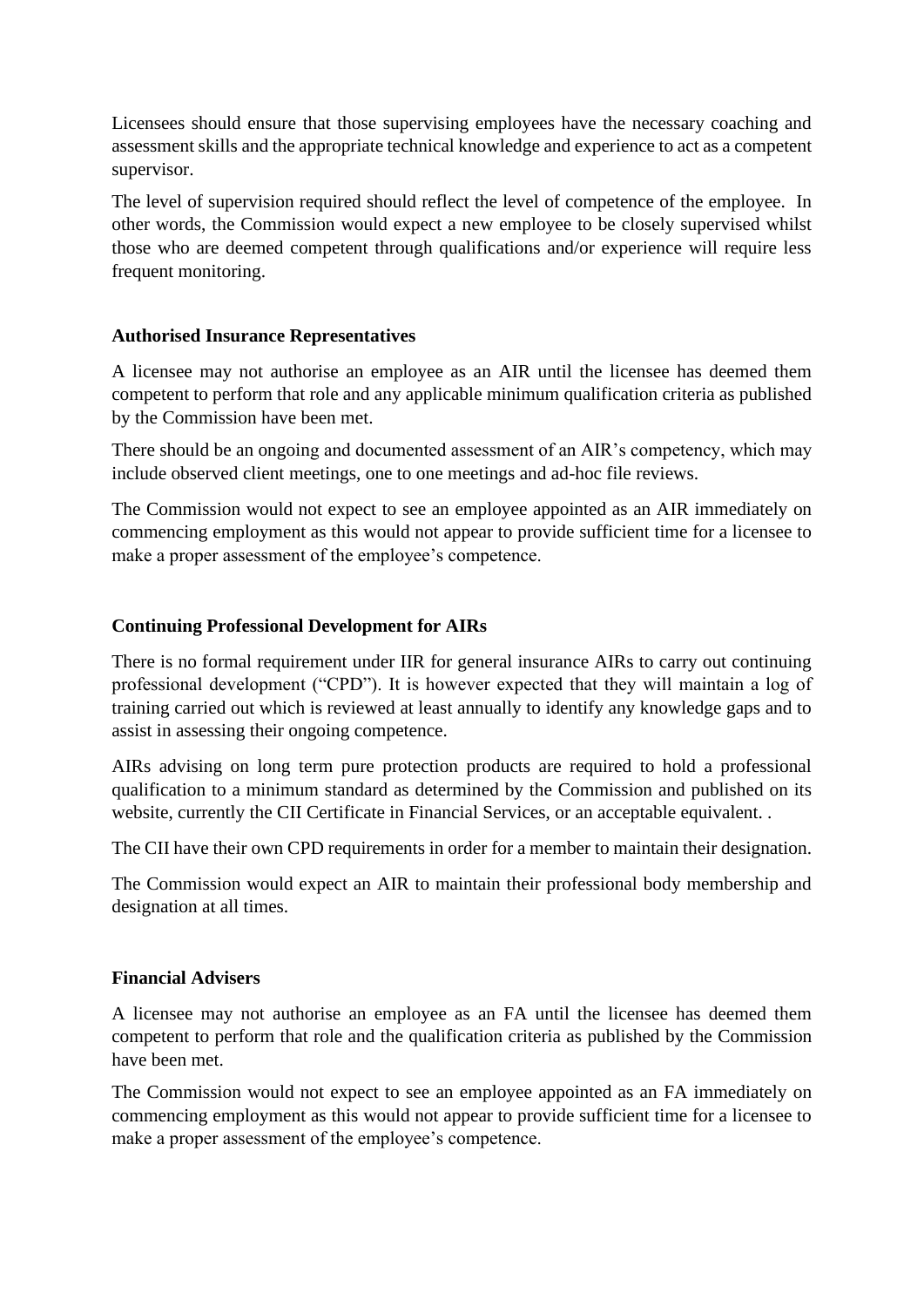Advisers appointed on or before 31 December 2014, who did not hold the minimum qualification set down by the Commission, could continue to advise retail clients until 31 December 2015. FAs in this category must have been de-authorised on 31 December 2015 and ceased providing advice to retail clients if they had not achieved an acceptable level 4 qualification by that date. They may be re-authorised once the qualification has been successfully completed and the licensee is satisfied with their overall level of competence.

From 1 January 2015, provided the licensee is satisfied with the employee's progress and competence and the employee has successfully completed the regulatory module of an acceptable level 4 qualification that the employee has chosen to pursue, an employee may be authorised, by the licensee, as an FA and provide advice to retail clients.

Where an employee is to be authorised as an FA during the course of a year, prior to his authorisation, the licensee must obtain evidence that the employee either holds an acceptable level 4 qualification or has, as a minimum, successfully completed an acceptable regulatory paper and is working towards an acceptable level 4 qualification. For example, evidence may be in the form of a successful exam completion certificate or email confirmation from a professional body.

There should be an ongoing and documented assessment of an FA's competency, which may include observed client meetings, one to one meetings, ad-hoc file reviews and peer review of advice.

FAs appointed on or after 1 January 2015 who are not fully qualified have 30 months from the date of appointment as a FA to obtain an acceptable level 4 qualification. If the FA is unable to meet this deadline, their authorisation as a FA must be revoked, at the latest when the 30 months has elapsed, and they must cease to provide advice to retail clients. They may be reauthorised once the qualification has been successfully completed and the licensee is satisfied with their overall level of competence.

A licensee may suspend the 30 month limitation period, referred to in the paragraph above, during extended periods of absence such as maternity or paternity leave, long term illness or disability, or long term compassionate leave.

# **Continuing Professional Development for FAs**

FAs are required to carry out a minimum of 35 hours of relevant and appropriate CPD annually, of which at least 21 hours should be structured. This requirement is in line with the professional bodies offering acceptable level 4 qualifications. The FA may also be required to evidence their CPD to the professional body.

The Commission does not specify what constitutes structured CPD as this may vary between professional bodies. However, the licensee should ensure that relevant CPD is undertaken in relation to the role of the FA.

The Commission may vary this requirement in extenuating circumstances, such as maternity or paternity leave, long term illness or disability, or long term compassionate leave.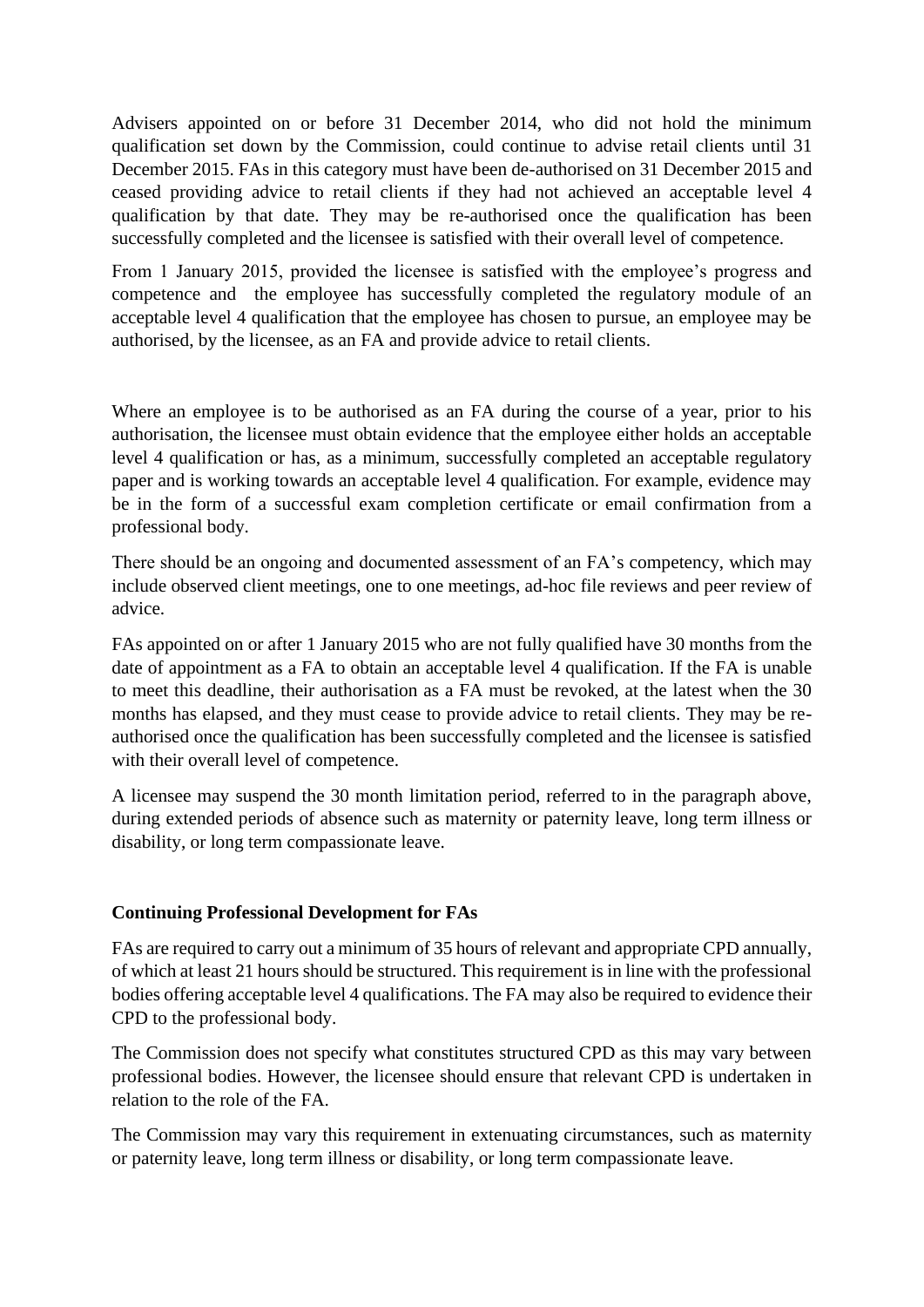### **Statements of Professional Standing ("SPS")**

On an ongoing annual basis, each licensee is required to obtain a valid SPS, from each FA. The licensee should retain the original, or a copy thereof, on the employee's records. This will not be issued by the professional body without the FA maintaining their professional body membership and designation.

In addition to a valid SPS issued to a Guernsey resident FA, a valid SPS issued to an adviser in the United Kingdom or Isle of Man may be accepted by a licensee.

Licensee records should demonstrate that the licensee has received an SPS from each of its FAs in the required timescale and taken appropriate action if not. The Commission would expect the licensee's compliance officer to ensure that appropriate measures are in place and report to the board of the licensee accordingly.

SPS are being issued by the accredited bodies listed below.

CFA Society of the UK;

The Chartered Insurance Institute;

The Chartered Institute for Securities and Investment (which has now merged with The Institute of Financial Planning);

The London Institute of Banking and Finance [Note: Formally known as ifs University College/Institute of Financial Services]

In addition, please contact the Commission's Conduct Unit if an adviser wishes to obtain an SPS from any of the following accredited bodies, who have agreed in principle to issue these:

The Chartered Institute of Bankers in Scotland;

The Institute of Chartered Accountants in England and Wales;

The Pensions Management Institute.

#### **Deadlines for Obtaining an SPS**

FAs Appointed on or Before 31 December 2015

A licensee must have obtained a valid SPS from each FA appointed on or before 31 December 2015 no later than 31 March 2016. If a licensee has not been provided with an SPS within the allotted time period, the licensee must have de-authorised the FA until a valid SPS has been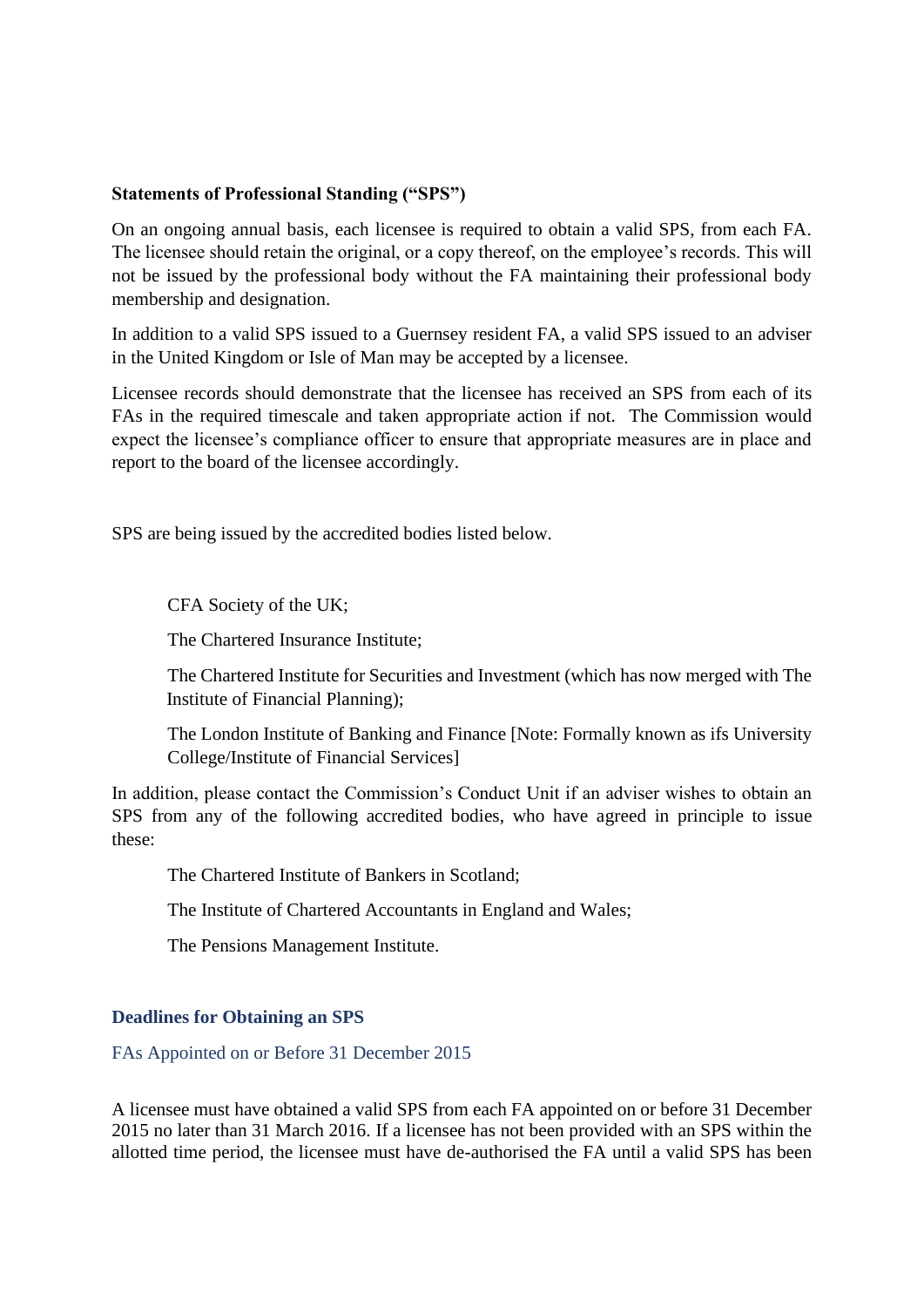provided. After 31 March 2016 and until a valid SPS has been provided, the Financial Adviser may not provide advice to retail clients.

### **Annually**

It is expected that an FA will apply to renew their SPS in advance of the expiry of the existing one, and in sufficient time to be able to provide the new SPS to the licensee prior to the expiry of the former.

If a licensee is not provided with a new SPS within 3 months of the expiry of an SPS, the licensee must de-authorise the FA until a valid SPS is provided. During this period, the Financial Adviser may not provide advice to retail clients.

#### **Unqualified and Part Qualified Employees**

Where an employee who is working toward an acceptable qualification is to be appointed as an FA, the licensee must obtain a valid SPS within 3 months of that person successfully completing an acceptable qualification. The 3 month time period is deemed to start on the date that the results of the final exam are announced, or if later, the date of the employee's appointment as an FA. If a licensee is not provided with an SPS within the allotted time period, the licensee must de-authorise the FA until a valid SPS is provided. During this period, the Financial Adviser may not provide advice to retail clients.

The accredited bodies may not require a newly qualified FA to meet their CPD requirements to issue the first SPS. Evidence of CPD will be required for the first, and subsequent renewals of the SPS.

#### **New Employees (fully qualified**)

Where a new employee who holds an acceptable qualification is to be appointed as an FA, the licensee must obtain a valid SPS within 3 months of that person's appointment as an FA. If a licensee is not provided with an SPS within the allotted time period, the licensee must deauthorise the FA until a valid SPS is provided. During this period, the Financial Adviser may not provide advice to retail clients.

#### **De-authorisation of an FA**

Where an FA is to be de-authorised, for example due to resignation, the licensee should return the original SPS, if held, to the employee when they are de-authorised. The licensee should retain a copy of the SPS for their records in accordance with their record retention policy.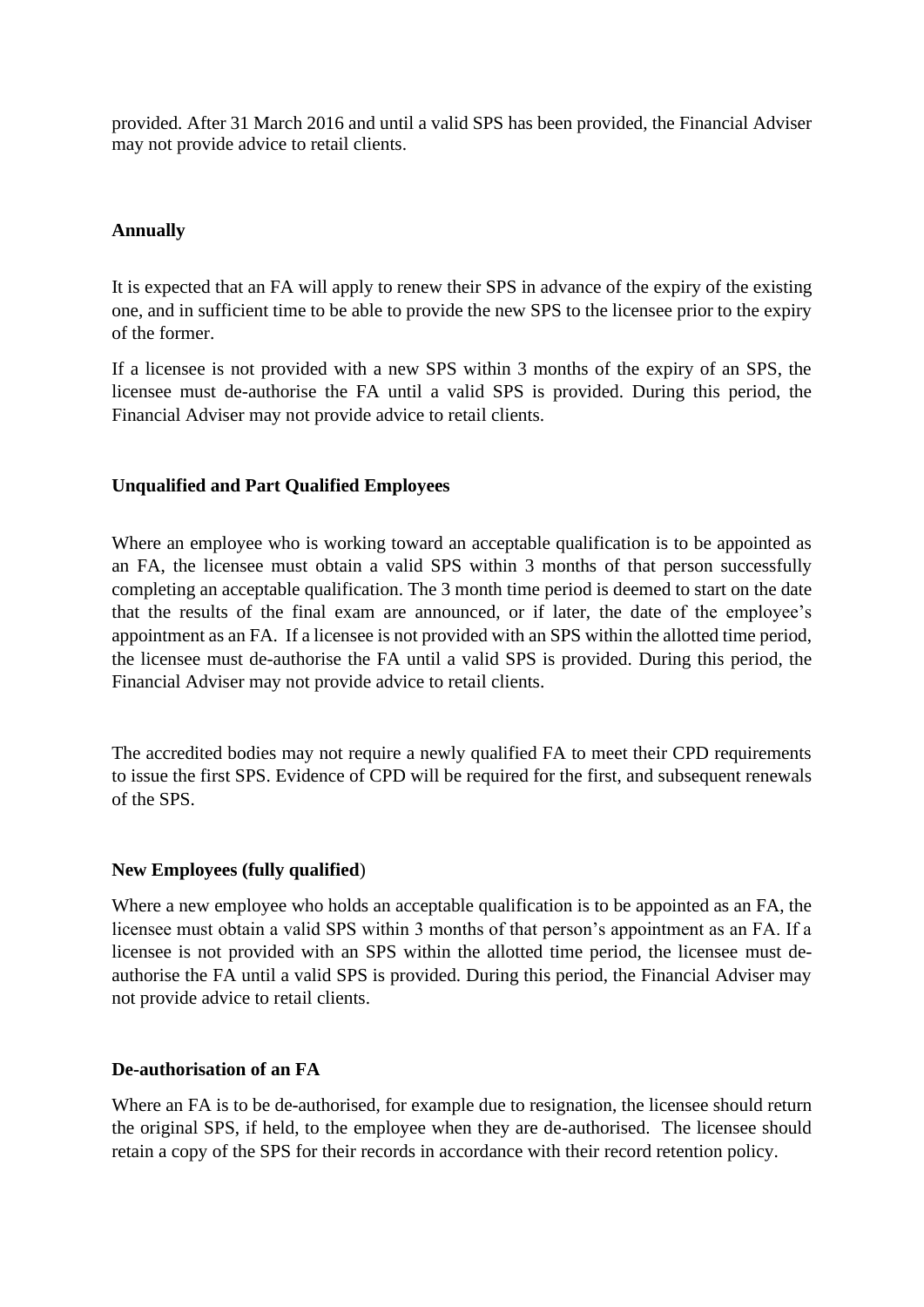### **Supervision of Financial Advisers**

There should be an ongoing and documented assessment of a FA's competency, which may include observed client meetings, one to one meetings and ad-hoc file reviews.

Below are examples of areas of supervision which should be considered by licensees for each level of competence. This list is not prescriptive or exhaustive but gives guidance as to the minimum level of supervision expected by the Commission.

The supervisor should also take into account the outcomes of peer reviewed work when assessing the FA's ongoing competency.

Peer review should form a part of the FA's supervision. Peer review should be carried out by an individual holding an acceptable level 4 qualification and suitable experience. The reviewer does not necessarily have to be appointed as an FA, but must be deemed competent by the licensee to perform this role.

# **Unqualified (Regulatory module not yet passed)**

The employee should have a designated supervisor who is responsible for their development. The supervising employee should have the necessary coaching and assessment skills and the appropriate technical knowledge and experience to act as a competent supervisor.

The employee may not provide verbal or written advice to any retail client. They may assist with obtaining information and drafting documentation.

The employee must not give the impression that they are an FA and must not be authorised by the licensee as an FA until the regulatory module of an acceptable qualification has been attained by the employee and they have been deemed competent.

# **Part Qualified (Minimum of regulatory module having been passed)**

The FA should initially be supervised in all client meetings and substantive telephone calls monitored. Supervision may be incrementally reduced, depending on the licensee's assessment of the FA's competence, as the FA progresses with qualifications and gains experience as deemed appropriate by the supervisor and licensee.